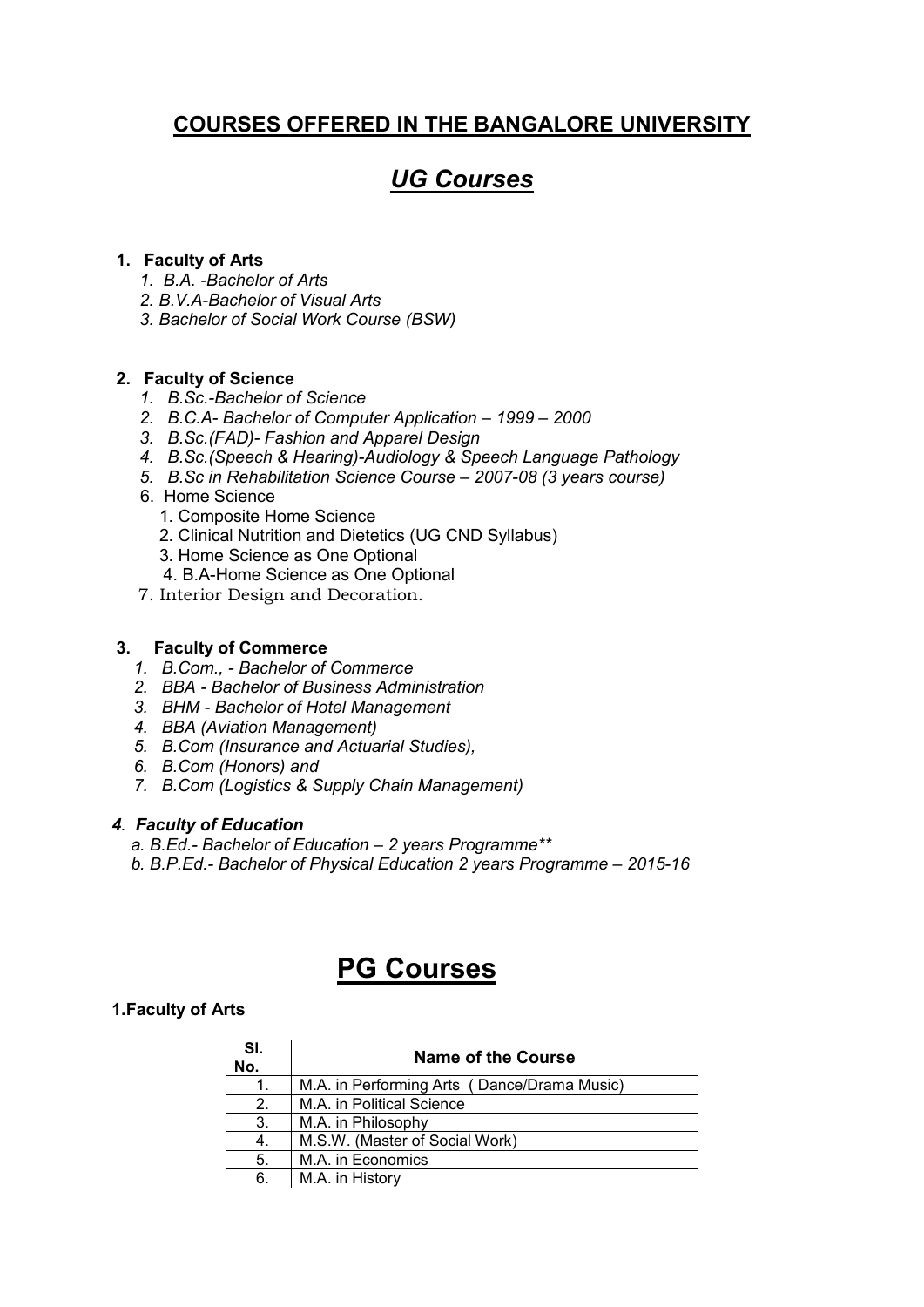| 7 <sub>1</sub> | M.A. in Sociology                       |
|----------------|-----------------------------------------|
| 8.             | M.A. in Visual Arts (MVA)               |
| 9.             | M.A. in Women Studies                   |
| 10.            | M.A. in Kannada                         |
| 11.            | M.A. in Hindi                           |
| 12.            | M.A. in English                         |
| 13.            | M.A. in Sanskrit                        |
| 14.            | M.A. in Telugu                          |
| 15.            | M.A. in Urdu                            |
| 16.            | M.A. in French                          |
| 17.            | M.A. in Rural Development               |
| 18.            | M.A. in Journalism & Mass Communication |

## 1. Faculty of Science

| SI.No           | <b>Name of the Course</b>                                            |  |  |
|-----------------|----------------------------------------------------------------------|--|--|
| 1               | M.Sc. in Mathematics                                                 |  |  |
| $\mathbf 2$     | M.Sc. in Psychology                                                  |  |  |
| $\overline{3}$  | M.Sc. in Psychological Counselling (Holistic Psychological           |  |  |
|                 | Counselling)                                                         |  |  |
| 4               | M.Sc. in Electronic Science                                          |  |  |
| $\overline{5}$  | M.L.I.Sc.(Master of Library & Information Sciences)                  |  |  |
| $\overline{7}$  | M.Sc. in Electronic Media                                            |  |  |
| 8               | M.Sc. in Microbiology                                                |  |  |
| $\overline{9}$  | M.Sc. in Biotechnology                                               |  |  |
| 10              | M.Sc. in Environmental Science                                       |  |  |
| 11              | M.Sc. in Physics                                                     |  |  |
| 12              | M.Sc. in Statistics                                                  |  |  |
| 13              | M.Sc. in Geology                                                     |  |  |
| 14              | M.Sc. in Applied Geology                                             |  |  |
| 15              | M.Sc. in Sericulture/Life Science                                    |  |  |
| $\overline{16}$ | M.Sc. in Chemistry                                                   |  |  |
| 17              | M.Sc. in Biochemistry                                                |  |  |
| 18              | M.Sc. in Botany                                                      |  |  |
| 19              | M.Sc. in Geography                                                   |  |  |
| 20              | M.Sc. in Zoology                                                     |  |  |
| 21              | M.Sc. in Applied Genetics                                            |  |  |
| $\overline{22}$ | M.Sc. in Apparel Technology and Management                           |  |  |
| 23              | Master of Computer Applications (MCA)                                |  |  |
| 24              | (i) M.Sc. in Audiology & Speech Language Pathology                   |  |  |
|                 | (ii) M.Sc in (Audiology) &                                           |  |  |
|                 | (iii) M.Sc in (Speech Language Pathology)                            |  |  |
| 25              | M.Sc. in Home Science (With 5 specialization)                        |  |  |
| 26              | M.Sc in Computer Science,                                            |  |  |
| $\overline{28}$ | M.Sc in Molecular Biology                                            |  |  |
| 29              | M.Sc in Life Science                                                 |  |  |
| $\overline{30}$ | M.Sc in Geo-informatics                                              |  |  |
| 34              | M.Sc in Geographical Information Science under Semester Scheme       |  |  |
|                 | (Self-Financing) from the Academic Year 2016-17 in the Department of |  |  |
|                 | Geography,                                                           |  |  |
| 35              | New UG & PG Courses - B.Sc Clinical Nutrition and Dietics (3 years-  |  |  |
|                 | 6 semesters) and M.Sc Clinical Nutrition and Dietics 2 years-4       |  |  |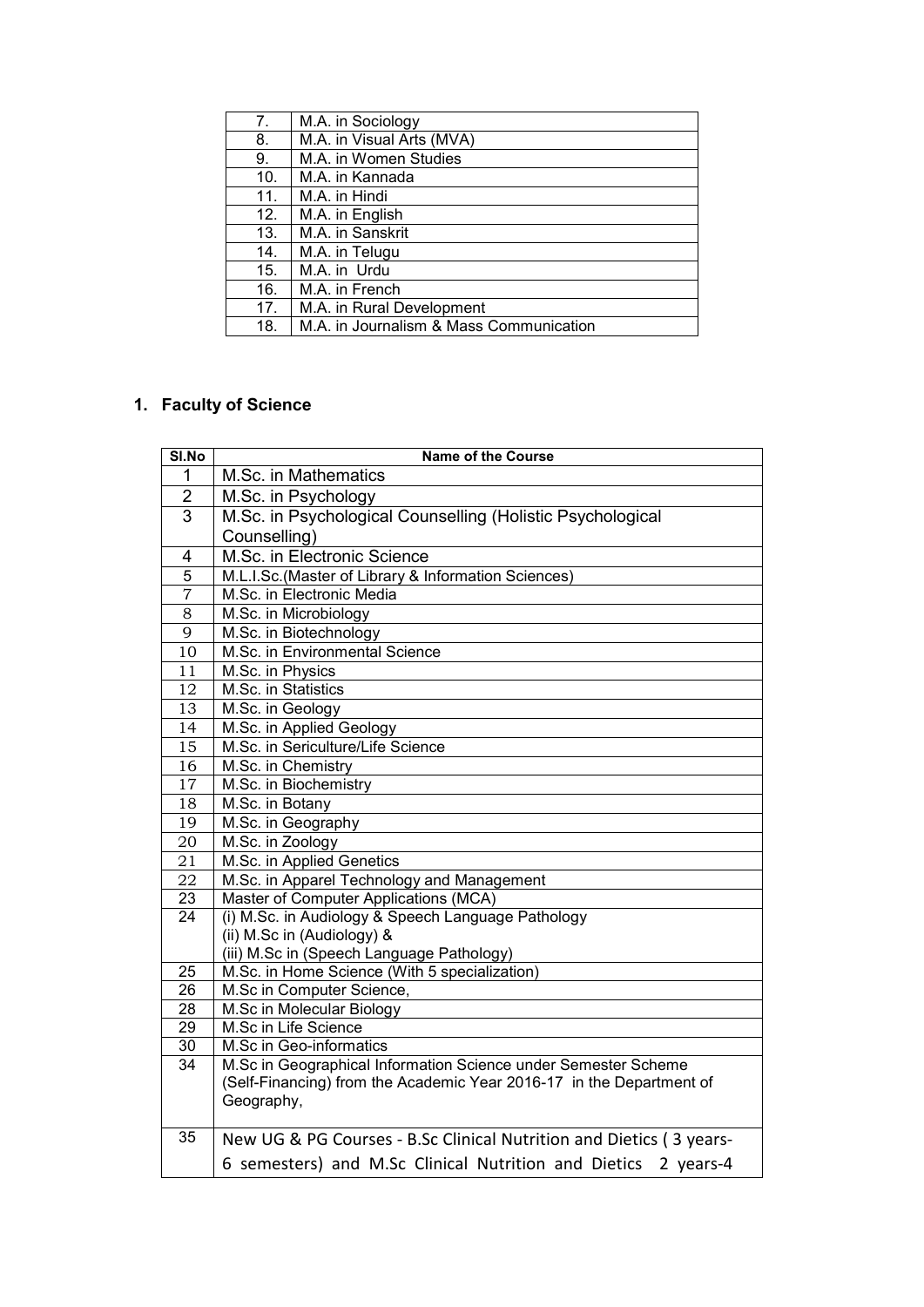|  | Semesters) at Smt.V.H.D. Central Institute of Home Science, |  |  |  |
|--|-------------------------------------------------------------|--|--|--|
|  | Bangalore from the Academic Year 2015-16.                   |  |  |  |

#### 2. Faculty of Commerce

| SI.<br>No. | <b>Name of the Course</b>                          |
|------------|----------------------------------------------------|
|            | M.Com.                                             |
| ာ          | M.T.T.M. (Master of Tourism and Travel Management) |
| 3          | M.Com. (Financial & Analysis)                      |
|            | M.B.A. (Master of Business Administration)         |
| 5          | M.Com. (International Business)                    |

#### 3. Faculty of Education

| SI.<br>No. | Name of the Course |
|------------|--------------------|
|            | M.Ed.              |
| n          | M.P.Ed.            |

## *Five Year Integrated Courses (w.e.f.2007-08)*

#### A. Faculty of Science

1 \*M.Sc., Biological Sciences

2. M.Sc., Earth & Atmospheric Sciences

 \*Exit provision for the students who opt to except at the end of III year (VI Semesters) by awarding B.Sc degrees respectively.

#### B. Faculty of Arts

3. M.A. in Social Sciences

 \*Exit provision for the students who opt to except at the end of III year (VI Semesters) by awarding B.A. degrees respectively.

#### C. Faculty of Commerce

1. M.B.S Business Studies

2. MTTM Integrated or M.T.A Tourism & Administration

# *Diploma Courses*

#### PG Diploma Courses

- 1. E-Commerce
- 2. International Business
- 3. Personnel Management/Human Resource Management
- 4. Business Administration
- 5. Marketing Management